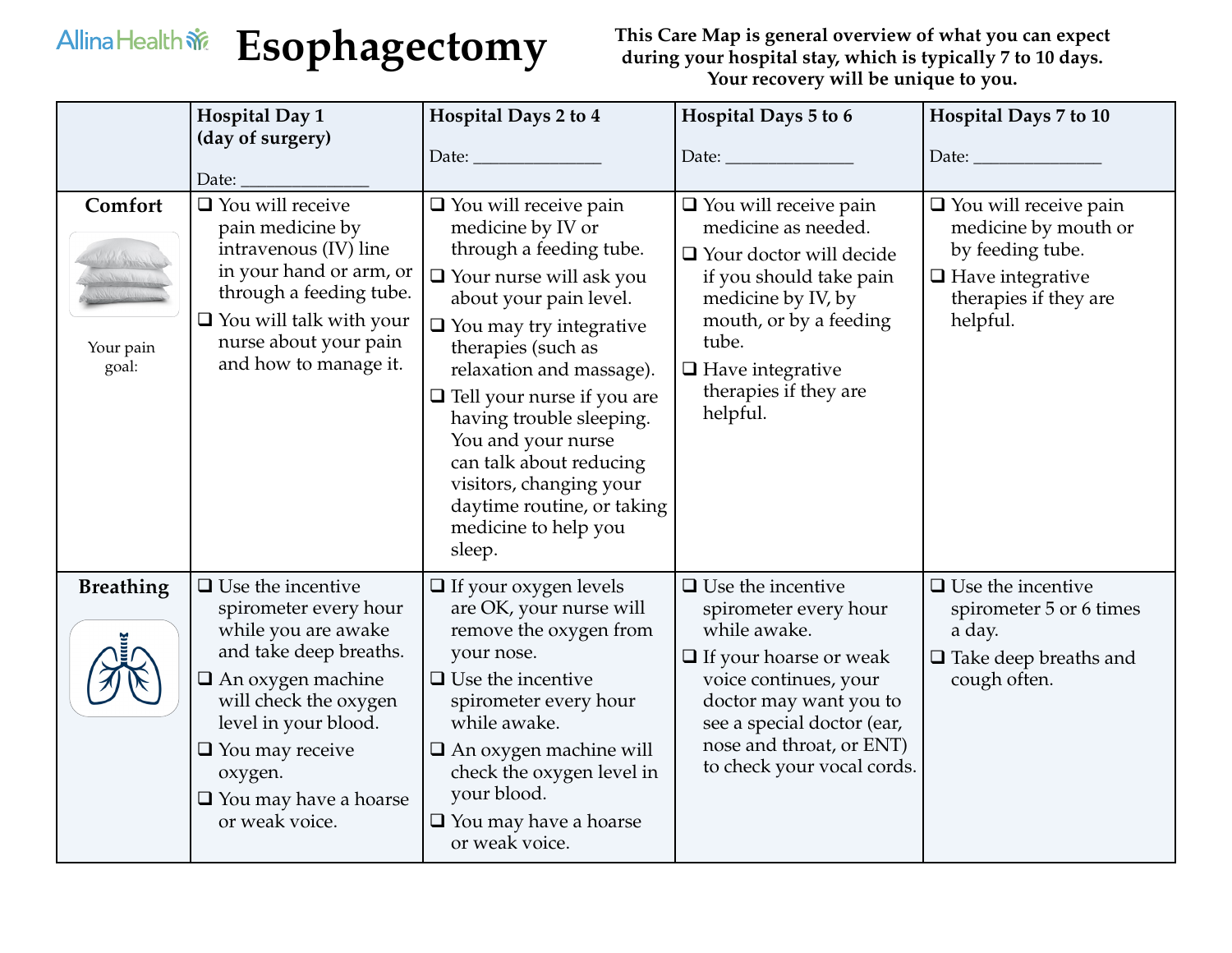|                                                                  | <b>Hospital Day 1</b><br>(day of surgery)                                                                                                                                                                                                                                                                                                                                                    | Hospital Days 2 to 4                                                                                                                                                                                                                                                                                                                                                | Hospital Days 5 to 6<br>Date: $\_\_\_\_\_\_\_\_\_\_\_\_\_\_\_$                                                                                                                                                                                                                                                                                                                                              | Hospital Days 7 to 10<br>Date: $\_\_$                                                                                                                                                           |
|------------------------------------------------------------------|----------------------------------------------------------------------------------------------------------------------------------------------------------------------------------------------------------------------------------------------------------------------------------------------------------------------------------------------------------------------------------------------|---------------------------------------------------------------------------------------------------------------------------------------------------------------------------------------------------------------------------------------------------------------------------------------------------------------------------------------------------------------------|-------------------------------------------------------------------------------------------------------------------------------------------------------------------------------------------------------------------------------------------------------------------------------------------------------------------------------------------------------------------------------------------------------------|-------------------------------------------------------------------------------------------------------------------------------------------------------------------------------------------------|
| Tests, Labs<br>and<br>Procedures<br><b>95</b><br>$\bar{80}$ (90) | Date: $\_$<br>$\Box$ You will receive<br>fluids and antibiotics<br>(medicine) through<br>your IV.<br>$\Box$ You will have a<br>catheter (thin tube) in<br>your bladder. This will<br>drain your urine.<br>$\Box$ You may have blood<br>tests.<br>$\Box$ You may have a chest<br>tube to drain fluid,<br>blood and air from<br>your chest.<br>$\Box$ You will be weighed.                     | $\Box$ If you have a chest tube,<br>you may need a chest<br>X-ray every day until the<br>chest tube(s) are taken<br>out.<br>$\Box$ You may have blood tests<br>to check for certain levels<br>such as hemoglobin and<br>electrolytes.                                                                                                                               | $\Box$ You will have a swallow<br>study. This is a test to<br>make sure there is not a<br>leak where the esophagus<br>and stomach are<br>connected.<br>$\Box$ If you have a chest tube,<br>it will be taken out when:<br>$\Box$ you have little drainage<br>from the chest tube(s)<br>$\Box$ there is no air leaking<br>from your lungs<br>$\Box$ you can tolerate the<br>chest tube(s) without<br>suction. | $\Box$ You may have blood tests<br>to check for certain levels<br>such as hemoglobin and<br>electrolytes.                                                                                       |
| Food and<br><b>Drink</b>                                         | $\Box$ You will not be able to<br>eat or drink anything.<br>Ask your nurse for<br>help with dry mouth<br>or throat.<br>□ You will have a tube<br>in your nose that is<br>connected to a suction<br>machine.<br>$\Box$ You will have an IV<br>(intravenous) line in<br>your arm or hand to<br>give you fluids.<br>$\Box$ You will have a feeding<br>tube (J-tube) in your<br>small intestine. | $\Box$ You will not be able to eat<br>or drink anything.<br>$\Box$ You will have a tube<br>in your nose that is<br>connected to a suction<br>machine.<br>$\Box$ Tell your nurse if you<br>have throat pain.<br>$\Box$ You will have IV fluids.<br>$\hfill\Box$<br><br>A liquid feeding may<br>be started through the<br>feeding tube on the first<br>or second day. | $\Box$ If there is no leak during<br>the swallow study:<br>$\Box$ the tube in your nose<br>will be removed<br>$\Box$ you may be able to<br>have ice chips or<br>clear liquids.<br>$\Box$ Your tube feedings may<br>continue but be changed<br>to night-time feedings.                                                                                                                                       | $\Box$ Your surgeon will set<br>your diet.<br>$\Box$ Ask your nurse if you are<br>not sure about what you<br>can eat.<br>$\Box$ Tell your nurse if your<br>food makes you cough<br>or throw up. |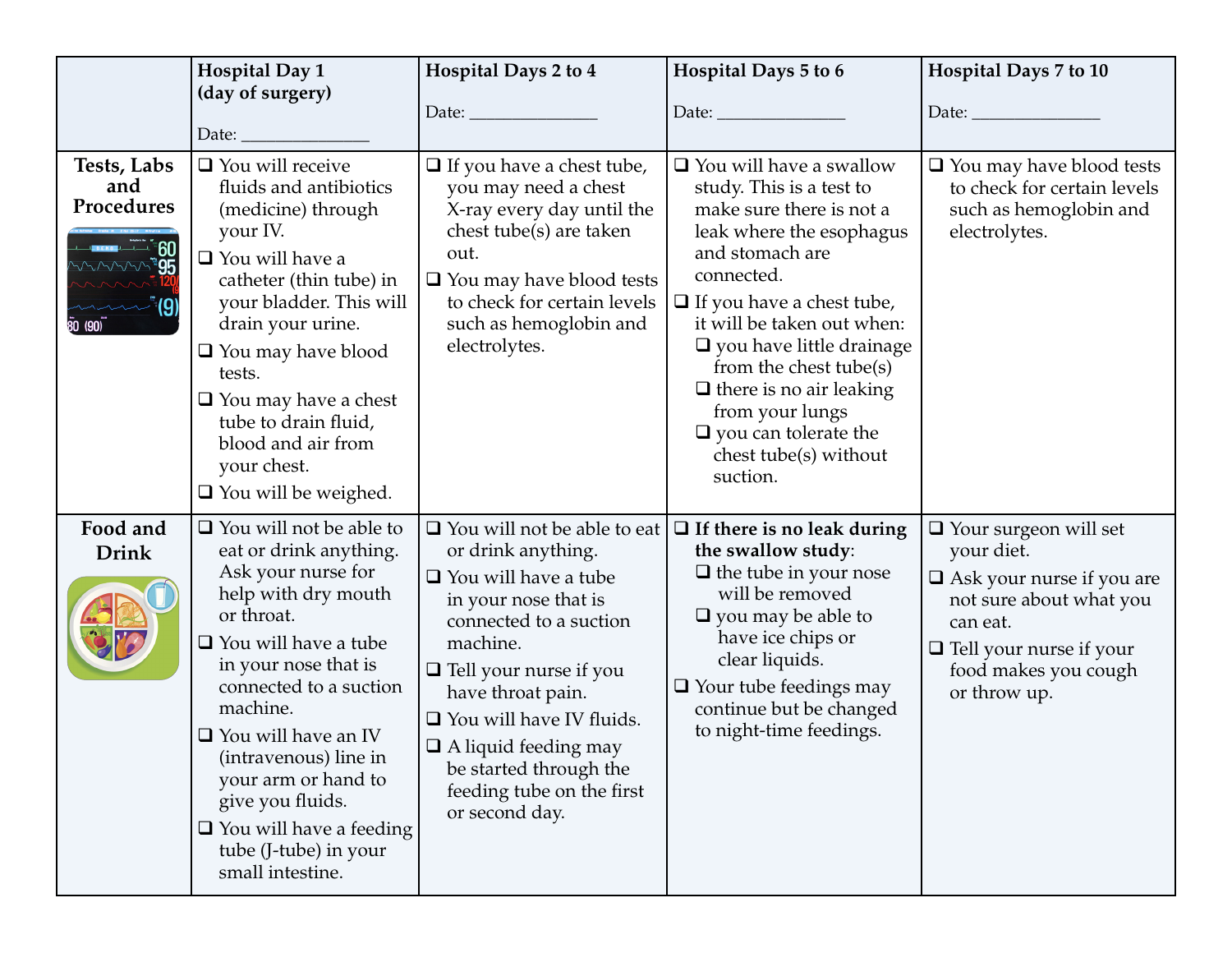|                          | <b>Hospital Day 1</b><br>(day of surgery)<br>Date:                                                                                                                                                                                                                           | Hospital Days 2 to 4                                                                                                                                                                                                                                                                                                                | Hospital Days 5 to 6<br>Date: $\_\_$                                                                                                                                                                                                                                                                   | Hospital Days 7 to 10<br>Date: $\_\_$                                                                                                                                                                                                           |
|--------------------------|------------------------------------------------------------------------------------------------------------------------------------------------------------------------------------------------------------------------------------------------------------------------------|-------------------------------------------------------------------------------------------------------------------------------------------------------------------------------------------------------------------------------------------------------------------------------------------------------------------------------------|--------------------------------------------------------------------------------------------------------------------------------------------------------------------------------------------------------------------------------------------------------------------------------------------------------|-------------------------------------------------------------------------------------------------------------------------------------------------------------------------------------------------------------------------------------------------|
| <b>Activity</b>          | $\Box$ You will sit in a chair<br>and may walk with<br>help from your nurse.<br>$\Box$ The head of your bed<br>will be raised.<br>$\hfill\blacksquare$<br>You will wear special<br>leg wraps (compression<br>device) while you are<br>in bed to help prevent<br>blood clots. | $\Box$ You will walk in the hall<br>at least 2 to 4 times a day<br>with help from your<br>nurse.<br>$\Box$ Keep the head of your<br>bed raised.<br>$\Box$ Wear the leg wraps while<br>you are in bed.<br>$\Box$ You may receive blood-<br>thinner medicine to help<br>prevent blood clots.<br>$\Box$ You may take a sponge<br>bath. | $\Box$ Keep the head of your bed<br>raised.<br>$\Box$ Walk in the hall at least<br>4 to 6 times a day.<br>Walk 1___ Walk 2___<br>Walk $3$ Walk $4$<br>Walk 5___ Walk $6$ ___<br>$\Box$ You may meet with<br>Physical Therapy to help<br>regain your strength.<br>$\Box$ You may take a sponge<br>bath. | $\Box$ Walk in the hall at least<br>4 to 6 times a day.<br>Walk 1___ Walk 2___<br>Walk 3___ Walk 4___<br>Walk $5$ Walk $6$ ___<br>$\Box$ You may take a shower.<br>Cover your incision and<br>tube feedings sites.<br>Your nurse will help you. |
| Bladder/<br><b>Bowel</b> | $\Box$ There will be a catheter<br>placed in your bladder<br>that will drain your<br>urine.<br>$\Box$ Members of the<br>nursing staff will help<br>you to the bathroom<br>or a bedside commode<br>if you need to have a<br>bowel movement.                                   | $\Box$ Your nurse will remove<br>the bladder catheter by<br>the second day after<br>surgery.<br>$\Box$ Tell your nurse if you<br>have problems going to<br>the bathroom.<br>$\Box$ Tell your nurse if you are<br>passing gas.<br>□ You will take a stool<br>softener.                                                               | $\Box$ Tell your nurse if you<br>are passing gas, are<br>constipated, or have loose<br>stools.<br>$\Box$ Take medicine to prevent<br>constipation, if needed.                                                                                                                                          | $\Box$ Your doctor may want<br>you to keep taking<br>medicine to prevent<br>constipation or have<br>treatment if you have<br>loose stools.                                                                                                      |
| Education                | $\Box$ incentive spirometer<br>$\Box$ fall prevention and<br>activity<br>$\Box$ pain relief<br>$\square$ nasogastric tube                                                                                                                                                    | $\Box$ how to prevent blood<br>clots<br>$\Box$ incentive spirometer<br>$\Box$ fall prevention and<br>activity                                                                                                                                                                                                                       | $\Box$ foods and liquids that are<br>OK to eat and drink<br>$\Box$ incentive spirometer<br>$\Box$ how to care for and flush<br>your J-tube at home                                                                                                                                                     | $\Box$ Your nurse coordinator<br>will help with your plans<br>for going home and<br>follow-up visits.<br>$\Box$ You and your support<br>person will meet with<br>a dietitian.<br>$\Box$ You will learn how to care<br>for your incision(s).     |